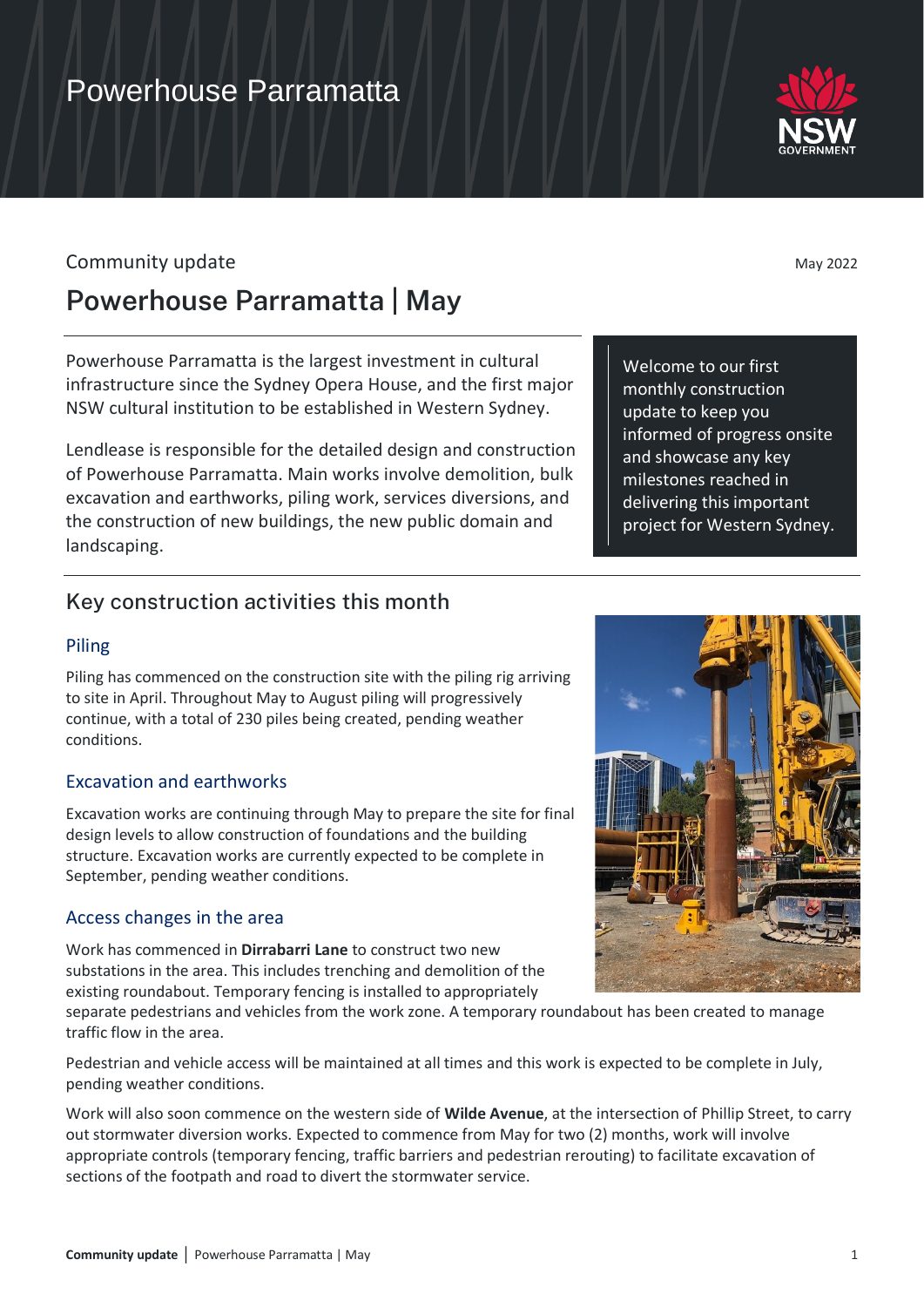## Powerhouse Parramatta



Pedestrians on the western side of Wilde Avenue will need to divert to the eastern footpath throughout this work, with signage available to ensure pedestrians are aware of this change. Vehicle traffic on Wilde Avenue will be maintained at all times.



Figure 1: Map of construction activities, May 2022

### Construction hours

Our approved construction work hours are:

- Monday to Friday, 7.00am to 6.00pm
- Saturday, 8.00am to 1.00pm.

Any planned works outside of these hours will be communicated in advance.

#### Managing construction activities

We are committed to minimising the impact of our works where we can.

All construction activities are carried out with the health and safety of the local community as our top priority, and in accordance with the approved construction management plans.

We endeavour to keep noise, dust and vibration to a minimum. Thank you for your patience while we progress this important work.